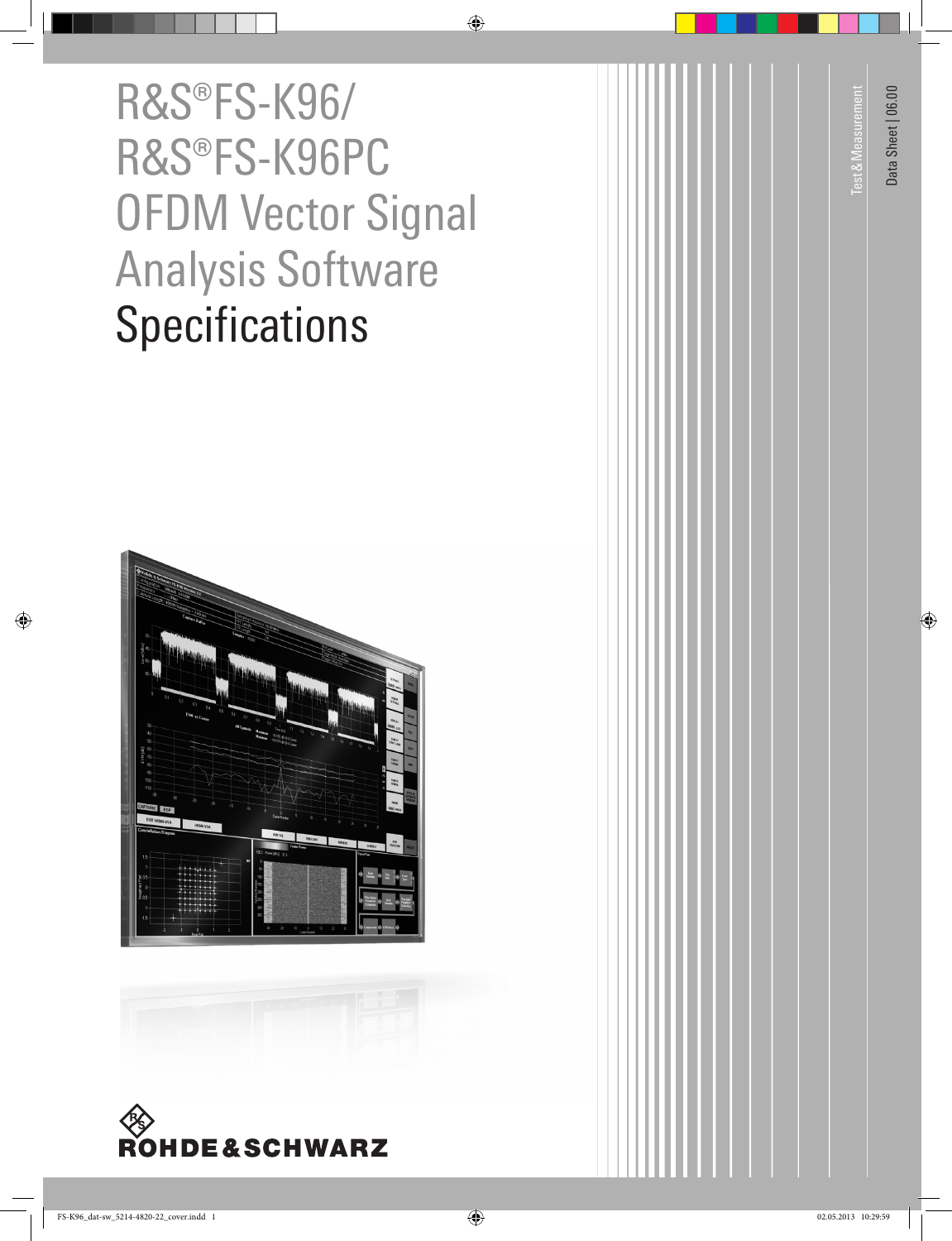### **CONTENTS**

The specifications of the R&S®FS-K96/R&S®FS-K96PC OFDM vector signal analysis software are based on the data sheet specifications of the R&S<sup>®</sup>FSQ/FSG/FSUP/FSV/FSVR/FSW signal and spectrum analyzers and the R&S<sup>®</sup>RTO digital oscilloscope. They have not been checked separately and are not verified during instrument calibration. Measurement uncertainties are given as 95 % confidence intervals. The specified level measurement errors do not take into account systematic errors due to reduced signal to noise ratio (S/N). Specifications apply under the following conditions: 30 minutes warm-up time at ambient temperature, specified environmental conditions met, calibration cycle adhered to, and all internal automatic adjustments performed.

#### **Typical data (typ.)**

Characterizes product performance by means of representative information for the given parameter. When marked with <, > or as a range, it represents the performance met by approximately 80 % of the instruments at production time. Otherwise, it represents the mean value.

#### **Nominal values (nom.)**

Characterize product performance by means of a representative value for the given parameter (e.g. EVM). In contrast to typical data, a statistical evaluation does not take place and the parameter is not tested during production.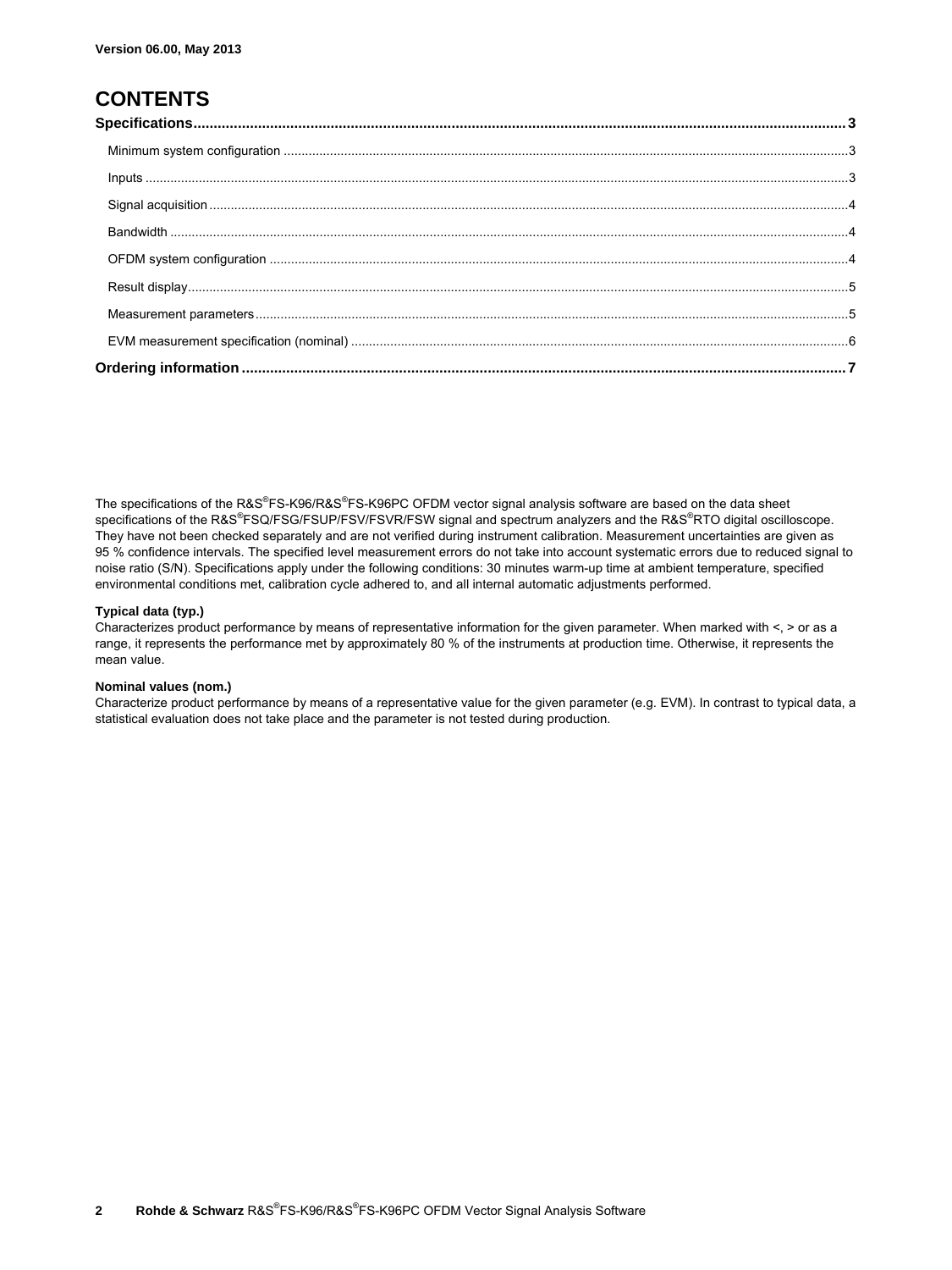# **Specifications**

## **Minimum system configuration**

| Operating system                |          | Windows XP Professional with            |  |
|---------------------------------|----------|-----------------------------------------|--|
|                                 |          | Service Pack 2                          |  |
| Free hard disk space            |          | 1 Gbyte                                 |  |
| Free RAM                        |          | $\geq$ 1 Gbyte                          |  |
| Graphics resolution             |          | $\geq$ XGA (800 $\times$ 600 pixel)     |  |
| <b>USB</b>                      |          | 1 free USB port for connecting the      |  |
|                                 |          | Smart Card reader                       |  |
|                                 |          | (if no PC built-in Smart Card reader is |  |
|                                 |          | used)                                   |  |
| Measuring instrument connection | hardware | IEC/IEEE bus or LAN connection          |  |
|                                 | software | VISA driver: National Instruments VISA  |  |
|                                 |          | Version $\geq$ 4.2 (included)           |  |

# **Inputs**

| RF input               | R&S <sup>®</sup> FSQ                     | frequency range same as base system |  |  |
|------------------------|------------------------------------------|-------------------------------------|--|--|
|                        | R&S <sup>®</sup> FSG                     |                                     |  |  |
|                        | R&S <sup>®</sup> FSUP                    |                                     |  |  |
|                        | R&S <sup>®</sup> FSV                     |                                     |  |  |
|                        | R&S <sup>®</sup> FSVR                    |                                     |  |  |
|                        | R&S <sup>®</sup> FSW                     |                                     |  |  |
|                        | $R\&S^{\otimes}RTO^1$                    |                                     |  |  |
| Digital baseband input | only with R&S®FSQ-B17/FSV-B17 option     |                                     |  |  |
| Analog baseband input  | only with R&S®FSQ-B71 option or          |                                     |  |  |
|                        | R&S <sup>®</sup> RTO <sup>1</sup>        |                                     |  |  |
| File                   | *.iqw (IIIQQQ or IQIQIQ), *.dat (ASCII), | up to 10 Msample                    |  |  |
|                        | * wv (encrypted), * ig tar (ig-tar)      |                                     |  |  |

<sup>1&</sup>lt;br><sup>1</sup> Requires R&S®RTO-K11 I/Q software interface.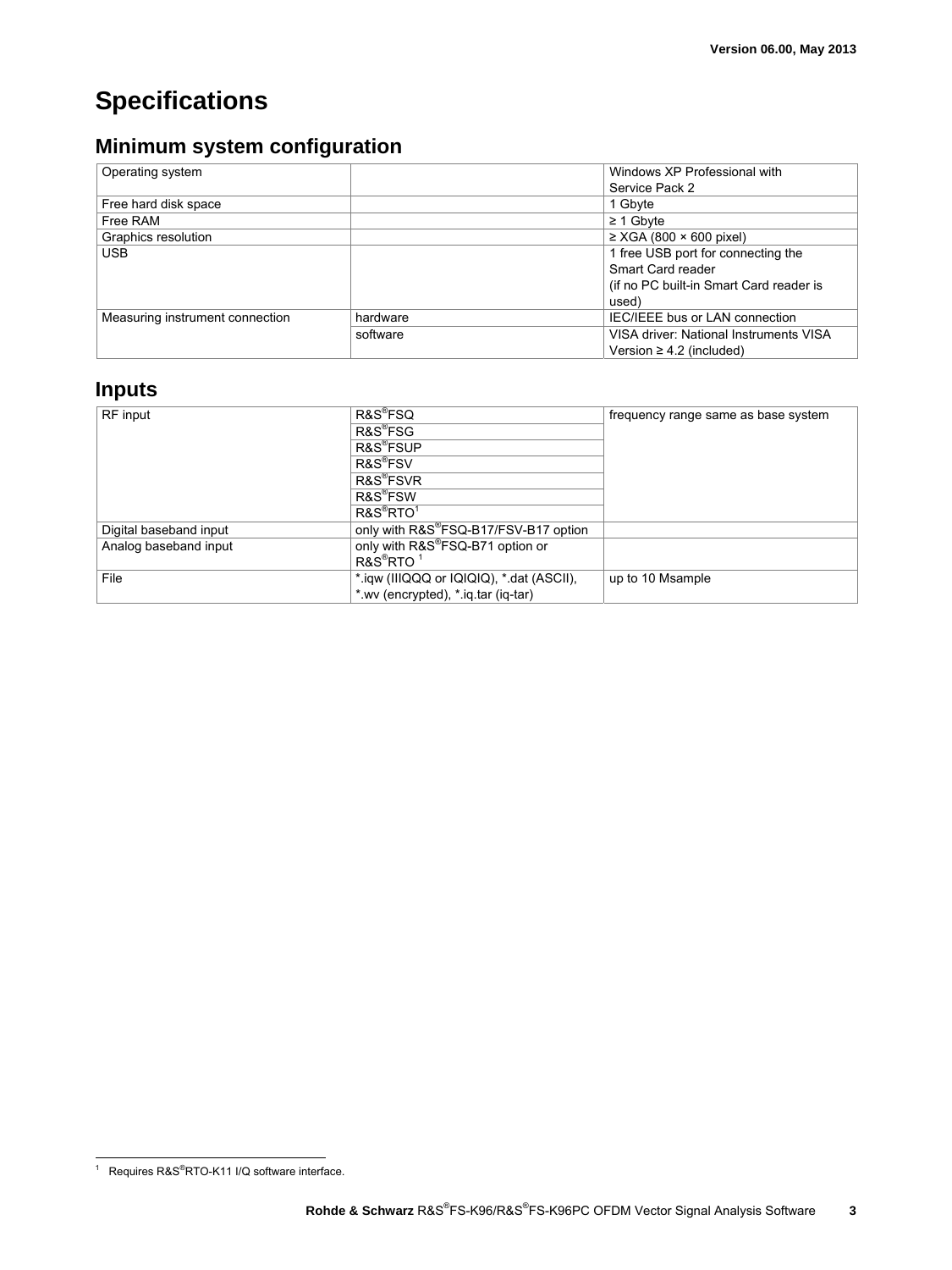### **Signal acquisition**

| Instrument connection |                                                                                  | LAN, IEC/IEEE bus     |  |  |
|-----------------------|----------------------------------------------------------------------------------|-----------------------|--|--|
| Record length         |                                                                                  | up to 10 Msample      |  |  |
|                       | The usable record length depends on the OFDM system configuration, the PC memory |                       |  |  |
|                       | available for the application and the Rohde & Schwarz instrument. <sup>2</sup>   |                       |  |  |
|                       | The record length is reduced if the adjustable channel filter is selected.       |                       |  |  |
| Triggering            | RF input                                                                         | free run              |  |  |
|                       |                                                                                  | external              |  |  |
|                       |                                                                                  | IF power $3$          |  |  |
|                       | digital baseband input                                                           | free run              |  |  |
|                       |                                                                                  | external <sup>4</sup> |  |  |
|                       | analog baseband input                                                            | free run              |  |  |
|                       |                                                                                  | external              |  |  |

### **Bandwidth**

| Usable I/Q bandwidth | R&S <sup>®</sup> FSQ                                                             | standard                | 28 MHz                      |  |
|----------------------|----------------------------------------------------------------------------------|-------------------------|-----------------------------|--|
|                      |                                                                                  | up to $5$               | 120 MHz                     |  |
|                      | R&S®FSG                                                                          | standard                | 28 MHz                      |  |
|                      | R&S <sup>®</sup> FSUP                                                            | standard                | 28 MHz                      |  |
|                      | R&S <sup>®</sup> FSV                                                             | standard                | 28 MHz                      |  |
|                      |                                                                                  | up to <sup>5</sup>      | 40 MHz                      |  |
|                      | R&S <sup>®</sup> FSVR                                                            | standard                | 40 MHz                      |  |
|                      | R&S <sup>®</sup> FSW                                                             | standard                | 10 MHz                      |  |
|                      |                                                                                  | up to $\overline{5}$    | 160 MHz                     |  |
|                      | R&S <sup>®</sup> RTO                                                             | up $\overline{10^{-5}}$ | 4 GHz (-3 dB)               |  |
| Channel filter       |                                                                                  |                         | built-in decimation filter, |  |
|                      |                                                                                  |                         | adjustable software filter  |  |
| Sample rate          | R&S <sup>®</sup> FSQ                                                             | standard                | 400 Hz to 81.6 MHz          |  |
|                      | R&S®FSQ-B72                                                                      |                         | 400 Hz to 326.4 MHz         |  |
|                      | R&S <sup>®</sup> FSG                                                             | standard                | 400 Hz to 81.6 MHz          |  |
|                      | R&S <sup>®</sup> FSUP                                                            | standard                | 400 Hz to 81.6 MHz          |  |
|                      | R&S <sup>®</sup> FSV                                                             | standard                | 100 Hz to 45 MHz            |  |
|                      | R&S®FSV-B70                                                                      |                         | 100 Hz to 128 MHz           |  |
|                      | R&S <sup>®</sup> FSVR                                                            | standard                | 100 Hz to 128 MHz           |  |
|                      | R&S <sup>®</sup> FSW                                                             | standard                | 100 Hz to 200 MHz           |  |
|                      | R&S <sup>®</sup> RTO                                                             | standard                | 1 kHz to 10 GHz             |  |
|                      | The maximum sample rate is reduced if the adjustable channel filter is selected. |                         |                             |  |

### **OFDM system configuration**

| Manual settings             | FFT length           | 8 to 32768 (all integer numbers allowed)                   |
|-----------------------------|----------------------|------------------------------------------------------------|
|                             | cyclic prefix length | 4 to FFT length                                            |
| Configuration file settings | cell types           | zero, pilot, data, don't care                              |
|                             | pilot modulation     | arbitrary complex numbers                                  |
|                             | data modulation      | each data cell individually assigned to a<br>constellation |
|                             | constellations       | arbitrary complex numbers, e.g. PSK or<br>QAM              |

 $\overline{a}$ 

 $2$  Example: approx. 600 Mbyte memory required for 4 Msample (FFT length 2048, CP length 64, 68 symbols per frame, 27 frames analyzed).

<sup>&</sup>lt;sup>3</sup> Restricted IF power trigger functionality for carrier frequencies < 50 MHz. IF power trigger not available for R&S<sup>®</sup>RTO.

<sup>&</sup>lt;sup>4</sup> Available only for R&S<sup>®</sup>FSV-B17.

<sup>&</sup>lt;sup>5</sup> Depends on the hardware configuration. For details, see R&S®FSV/FSQ/FSW and R&S®RTO data sheets.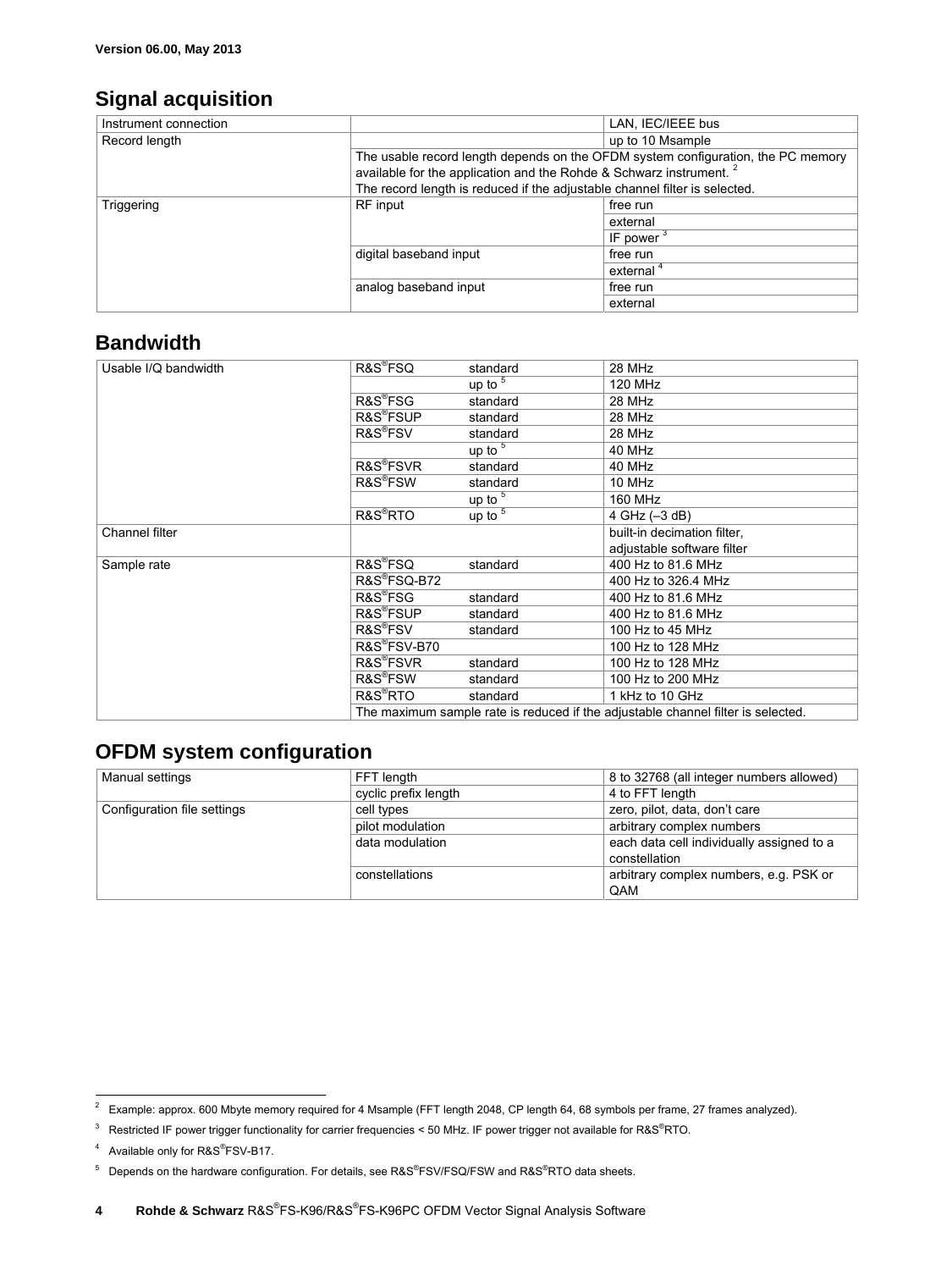## **Result display**

| Result summary               | min./mean/max. | EVM all                         |  |  |
|------------------------------|----------------|---------------------------------|--|--|
|                              |                | EVM data                        |  |  |
|                              |                | EVM pilot                       |  |  |
|                              |                | frequency error                 |  |  |
|                              |                | sample clock error              |  |  |
|                              |                | I/Q offset                      |  |  |
|                              |                | gain imbalance                  |  |  |
|                              |                | quadrature error                |  |  |
|                              |                | frame power                     |  |  |
|                              |                | crest factor                    |  |  |
| Power                        |                | power versus symbol × carrier   |  |  |
|                              |                | power versus carrier            |  |  |
|                              |                | power versus symbol             |  |  |
|                              |                | capture buffer                  |  |  |
|                              |                | power spectrum                  |  |  |
| <b>EVM</b>                   |                | EVM versus symbol × carrier     |  |  |
|                              |                | EVM versus carrier              |  |  |
|                              |                | EVM versus symbol               |  |  |
|                              |                | error frequency/phase           |  |  |
| Channel                      |                | flatness                        |  |  |
|                              |                | group delay                     |  |  |
|                              |                | impulse response                |  |  |
| Constellation                |                | constellation diagram           |  |  |
|                              |                | constellation versus carrier    |  |  |
|                              |                | constellation versus symbol     |  |  |
| Miscellaneous and statistics |                | <b>CCDF</b>                     |  |  |
|                              |                | signal flow                     |  |  |
|                              |                | demodulation report             |  |  |
|                              |                | allocation matrix as defined in |  |  |
|                              |                | configuration file              |  |  |

### **Measurement parameters**

| Burst search         |                                  | on/off                            |  |  |
|----------------------|----------------------------------|-----------------------------------|--|--|
| Synchronization      | time synchronization             | cyclic prefix/repetitive preamble |  |  |
|                      | parameter estimation and channel | pilot aided/pilot and data aided  |  |  |
|                      | estimation                       |                                   |  |  |
| Modulation detection |                                  | defined by configuration file/    |  |  |
|                      |                                  | per symbol/per carrier            |  |  |
| Compensation         | phase tracking                   | on/off                            |  |  |
|                      | timing tracking                  | on/off                            |  |  |
|                      | level tracking                   | on/off                            |  |  |
|                      | channel compensation             | on/off                            |  |  |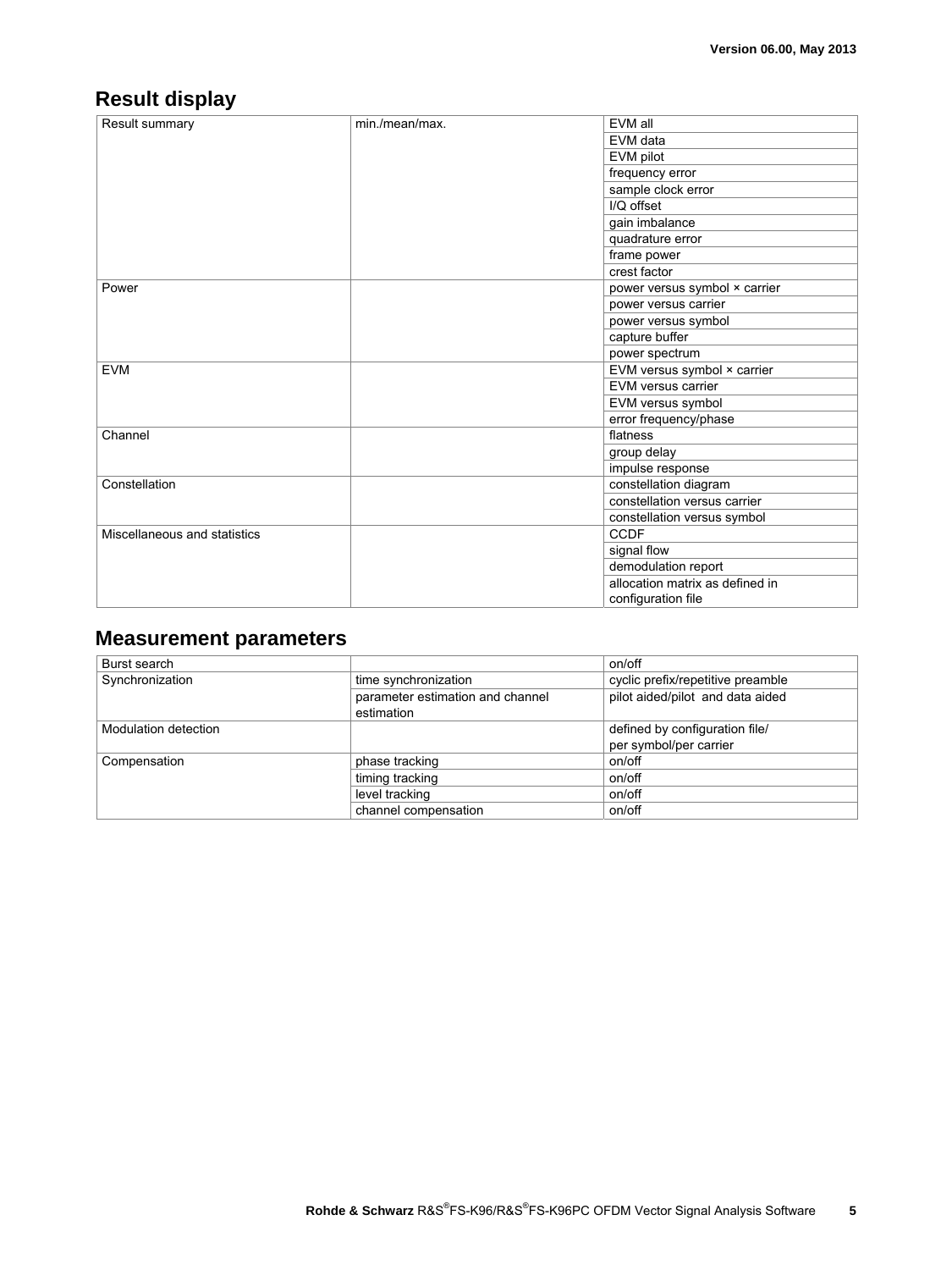### **EVM measurement specification (nominal)**

Averaged EVM of pilots and data measured using the following signals:

- WLAN IEEE 802.11g OFDM, 64QAM, 100 symbols per frame
- WiMAXTM IEEE 802.16 OFDM, 16QAM, 14 MHz bandwidth, 100 symbols per frame
- DVB-T 2k mode, QPSK, 6 MHz bandwidth, 68 symbols per frame

#### EVM normalization is set to "RMS Pilots & Data"

| <b>EVM</b>                 |                                                                        |           |  |  |  |
|----------------------------|------------------------------------------------------------------------|-----------|--|--|--|
| <b>Residual EVM</b>        | level -25 dBm to +10 dBm, properly adjusted reference level,           |           |  |  |  |
| WLAN IEEE 802.11g OFDM     | center frequency 2.4 GHz, parameter estimation: pilot and data aided   |           |  |  |  |
|                            | R&S <sup>®</sup> FSQ                                                   | $<-45$ dB |  |  |  |
|                            | R&S <sup>®</sup> FSG                                                   | $<-44$ dB |  |  |  |
|                            | <b>R&amp;S<sup>®</sup>FSUP</b>                                         | $<-44$ dB |  |  |  |
|                            | R&S <sup>®</sup> FSV                                                   | $<-44$ dB |  |  |  |
|                            | R&S <sup>®</sup> FSVR                                                  | $<-44$ dB |  |  |  |
|                            | R&S <sup>®</sup> FSW                                                   | $<-47$ dB |  |  |  |
|                            | R&S <sup>®</sup> RTO                                                   | $<-42$ dB |  |  |  |
| Residual EVM               | level -25 dBm to +10 dBm, properly adjusted reference level,           |           |  |  |  |
| $WIMAXTM$ IEEE 802.16 OFDM | center frequency 3.417 GHz, parameter estimation: pilot and data aided |           |  |  |  |
|                            | R&S®FSQ                                                                | $<-48$ dB |  |  |  |
|                            | R&S®FSG                                                                | $<-47$ dB |  |  |  |
|                            | R&S <sup>®</sup> FSUP                                                  | $<-47$ dB |  |  |  |
|                            | R&S <sup>®</sup> FSV                                                   | $<-45$ dB |  |  |  |
|                            | R&S®FSVR                                                               | $<-45$ dB |  |  |  |
|                            | R&S®FSW                                                                | $<-49$ dB |  |  |  |
|                            | R&S <sup>®</sup> RTO                                                   | $<-42$ dB |  |  |  |
| Residual EVM               | level -25 dBm to +10 dBm, properly adjusted reference level,           |           |  |  |  |
| DVB-T 2k mode              | center frequency 800 MHz, parameter estimation: pilot and data aided   |           |  |  |  |
|                            | R&S®FSQ                                                                | $<-51$ dB |  |  |  |
|                            | R&S <sup>®</sup> FSG                                                   | $<-50$ dB |  |  |  |
|                            | R&S <sup>®</sup> FSUP                                                  | $<-50$ dB |  |  |  |
|                            | R&S <sup>®</sup> FSV                                                   | $<-49$ dB |  |  |  |
|                            | R&S <sup>®</sup> FSVR                                                  | $<-49$ dB |  |  |  |
|                            | R&S <sup>®</sup> FSW                                                   | $<-54$ dB |  |  |  |
|                            | R&S <sup>®</sup> RTO                                                   | $<-43$ dB |  |  |  |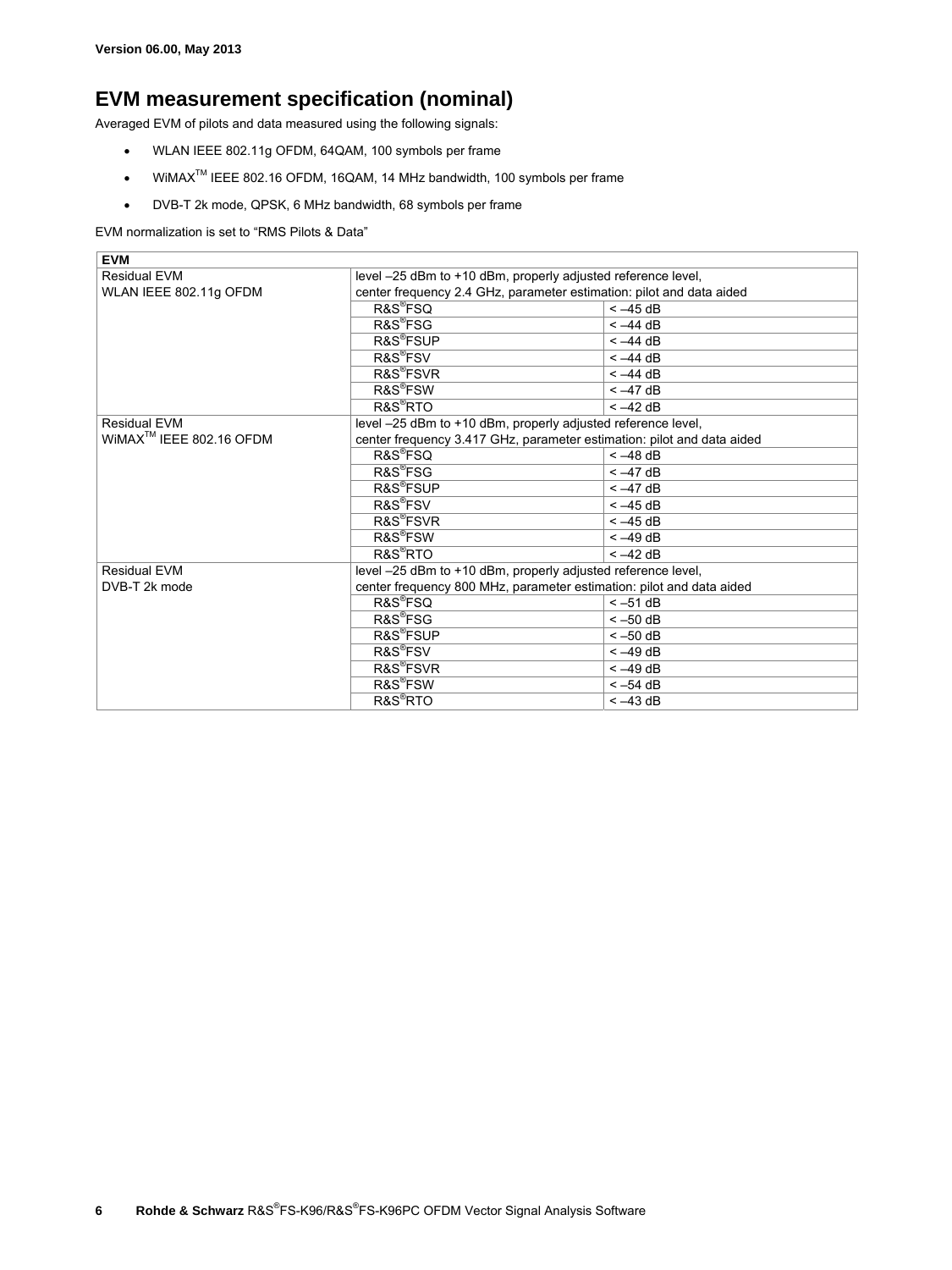# **Ordering information**

| Designation                                                            | <b>Type</b>                                                                                                                                                                                                                                                                                                                        | Order No.    |
|------------------------------------------------------------------------|------------------------------------------------------------------------------------------------------------------------------------------------------------------------------------------------------------------------------------------------------------------------------------------------------------------------------------|--------------|
| OFDM Vector Signal Analysis Software, PC and analyzer required         | R&S®FS-K96                                                                                                                                                                                                                                                                                                                         | 1310.0202.06 |
| (requires R&S®FSPC)                                                    |                                                                                                                                                                                                                                                                                                                                    |              |
| OFDM Vector Signal Analysis Software, usable with and without analyzer | R&S®FS-K96PC                                                                                                                                                                                                                                                                                                                       | 1310.0219.06 |
| (requires R&S <sup>®</sup> FSPC)                                       |                                                                                                                                                                                                                                                                                                                                    |              |
| Upgrade from R&S®FS-K96 to R&S®FS-K96PC (requires R&S®FSPC)            | R&S <sup>®</sup> FS-K96U                                                                                                                                                                                                                                                                                                           | 1310.0225.06 |
| License Dongle                                                         | R&S®FSPC                                                                                                                                                                                                                                                                                                                           | 1310.0002.03 |
| Signal Analyzer, 20 Hz to 3.6 GHz                                      | R&S®FSQ3                                                                                                                                                                                                                                                                                                                           | 1313.9100.03 |
| Signal Analyzer, 20 Hz to 8 GHz                                        | R&S®FSQ8                                                                                                                                                                                                                                                                                                                           | 1313.9100.08 |
| Signal Analyzer, 20 Hz to 26.5 GHz                                     | R&S®FSQ26                                                                                                                                                                                                                                                                                                                          | 1313.9100.26 |
| Signal Analyzer, 20 Hz to 40 GHz                                       | R&S®FSQ40                                                                                                                                                                                                                                                                                                                          | 1313.9100.40 |
| Signal Analyzer, 9 kHz to 8 GHz                                        | R&S®FSG8                                                                                                                                                                                                                                                                                                                           | 1309.0002.08 |
| Signal Analyzer, 9 kHz to 13.6 GHz                                     | R&S®FSG13                                                                                                                                                                                                                                                                                                                          | 1309.0002.13 |
| Signal Analyzer, 20 Hz to 8 GHz                                        | R&S®FSUP8                                                                                                                                                                                                                                                                                                                          | 1166.3505.09 |
| Signal Analyzer, 20 Hz to 26.5 GHz                                     | R&S®FSUP26                                                                                                                                                                                                                                                                                                                         | 1166.3505.27 |
| Signal Analyzer, 20 Hz to 50 GHz                                       | R&S®FSUP50                                                                                                                                                                                                                                                                                                                         | 1166.3505.51 |
| Signal Analyzer, 9 kHz to 4 GHz                                        | R&S®FSV4                                                                                                                                                                                                                                                                                                                           | 1321.3008.04 |
| Signal Analyzer, 9 kHz to 7 GHz                                        | R&S <sup>®</sup> FSV7                                                                                                                                                                                                                                                                                                              | 1321.3008.07 |
| Signal Analyzer, 9 kHz to 13.6 GHz                                     | R&S®FSV13                                                                                                                                                                                                                                                                                                                          | 1321.3008.13 |
| Signal Analyzer, 9 kHz to 30 GHz                                       | R&S®FSV30                                                                                                                                                                                                                                                                                                                          | 1321.3008.30 |
| Signal Analyzer, 9 kHz to 40 GHz                                       | R&S®FSV40                                                                                                                                                                                                                                                                                                                          | 1321.3008.40 |
| Real-Time Spectrum Analyzer, 10 Hz to 7 GHz                            | R&S®FSVR7                                                                                                                                                                                                                                                                                                                          | 1311.0006.07 |
| Real-Time Spectrum Analyzer, 10 Hz to 13.6 GHz                         | R&S <sup>®</sup> FSVR13                                                                                                                                                                                                                                                                                                            | 1311.0006.13 |
| Real-Time Spectrum Analyzer, 10 Hz to 30 GHz                           | R&S®FSVR30                                                                                                                                                                                                                                                                                                                         | 1311.0006.30 |
| Real-Time Spectrum Analyzer, 10 Hz to 40 GHz                           | R&S®FSVR40                                                                                                                                                                                                                                                                                                                         | 1311.0006.40 |
| Signal Analyzer, 2 Hz to 8 GHz                                         | R&S®FSW8                                                                                                                                                                                                                                                                                                                           | 1312.8000.08 |
| Signal Analyzer, 2 Hz to 13.6 GHz                                      | R&S®FSW13                                                                                                                                                                                                                                                                                                                          | 1312.8000.13 |
| Signal Analyzer, 2 Hz to 26.5 GHz                                      | R&S®FSW26                                                                                                                                                                                                                                                                                                                          | 1312.8000.26 |
| Digital Oscilloscope, 600 MHz, 10 Gsample/s, 20/40 Msample, 2 channels | <b>R&amp;S®RTO1002</b>                                                                                                                                                                                                                                                                                                             | 1316.1000.02 |
| Digital Oscilloscope, 600 MHz, 10 Gsample/s, 20/80 Msample, 4 channels | <b>R&amp;S®RTO1004</b>                                                                                                                                                                                                                                                                                                             | 1316.1000.04 |
| Digital Oscilloscope, 1 GHz, 10 Gsample/s, 20/40 Msample, 2 channels   | <b>R&amp;S®RTO1012</b>                                                                                                                                                                                                                                                                                                             | 1316.1000.12 |
| Digital Oscilloscope, 1 GHz, 10 Gsample/s, 20/80 Msample, 4 channels   | <b>R&amp;S®RTO1014</b>                                                                                                                                                                                                                                                                                                             | 1316.1000.14 |
| Digital Oscilloscope, 2 GHz, 10 Gsample/s, 20/40 Msample, 2 channels   | <b>R&amp;S®RTO1022</b>                                                                                                                                                                                                                                                                                                             | 1316.1000.22 |
| Digital Oscilloscope, 2 GHz, 10 Gsample/s, 20/80 Msample, 4 channels   | <b>R&amp;S®RTO1024</b>                                                                                                                                                                                                                                                                                                             | 1316.1000.24 |
| Digital Oscilloscope, 4 GHz, 20 Gsample/s, 20/80 Msample, 4 channels   | <b>R&amp;S®RTO1044</b>                                                                                                                                                                                                                                                                                                             | 1316.1000.44 |
| I/Q Software Interface                                                 | R&S®RTO-K11                                                                                                                                                                                                                                                                                                                        | 1317.2975.02 |
| Recommended options and extras                                         |                                                                                                                                                                                                                                                                                                                                    |              |
| Analog Baseband Inputs                                                 | R&S®FSQ-B71                                                                                                                                                                                                                                                                                                                        | 1157.0113.03 |
| Digital Baseband Interface                                             | R&S®FSQ-B17                                                                                                                                                                                                                                                                                                                        | 1163.0063.02 |
|                                                                        | R&S®FSV-B17                                                                                                                                                                                                                                                                                                                        | 1310.9568.02 |
| I/Q Bandwidth Extension                                                | R&S®FSQ-B72                                                                                                                                                                                                                                                                                                                        | 1157.0336.12 |
|                                                                        | R&S®FSV-B70                                                                                                                                                                                                                                                                                                                        | 1310.9645.02 |
|                                                                        | R&S®FSW-B28                                                                                                                                                                                                                                                                                                                        | 1313.1645.02 |
|                                                                        | R&S®FSW-B40                                                                                                                                                                                                                                                                                                                        | 1313.0861.02 |
|                                                                        | R&S®FSW-B80                                                                                                                                                                                                                                                                                                                        | 1313.0878.02 |
|                                                                        | R&S®FSW-B160                                                                                                                                                                                                                                                                                                                       | 1313.1668.02 |
| OCXO 10 MHz                                                            | R&S <sup>®</sup> RTO-B4                                                                                                                                                                                                                                                                                                            | 1304.8305.02 |
| <b>Accessories supplied</b>                                            |                                                                                                                                                                                                                                                                                                                                    |              |
|                                                                        | $\mathbf{A}$ $\mathbf{A}$ $\mathbf{A}$ $\mathbf{A}$ $\mathbf{A}$ $\mathbf{A}$ $\mathbf{A}$ $\mathbf{A}$ $\mathbf{A}$ $\mathbf{A}$ $\mathbf{A}$ $\mathbf{A}$ $\mathbf{A}$ $\mathbf{A}$ $\mathbf{A}$ $\mathbf{A}$ $\mathbf{A}$ $\mathbf{A}$ $\mathbf{A}$ $\mathbf{A}$ $\mathbf{A}$ $\mathbf{A}$ $\mathbf{A}$ $\mathbf{A}$ $\mathbf{$ |              |

Software and operating manual (on CD-ROM), National Instruments VISA Version (on CD-ROM)